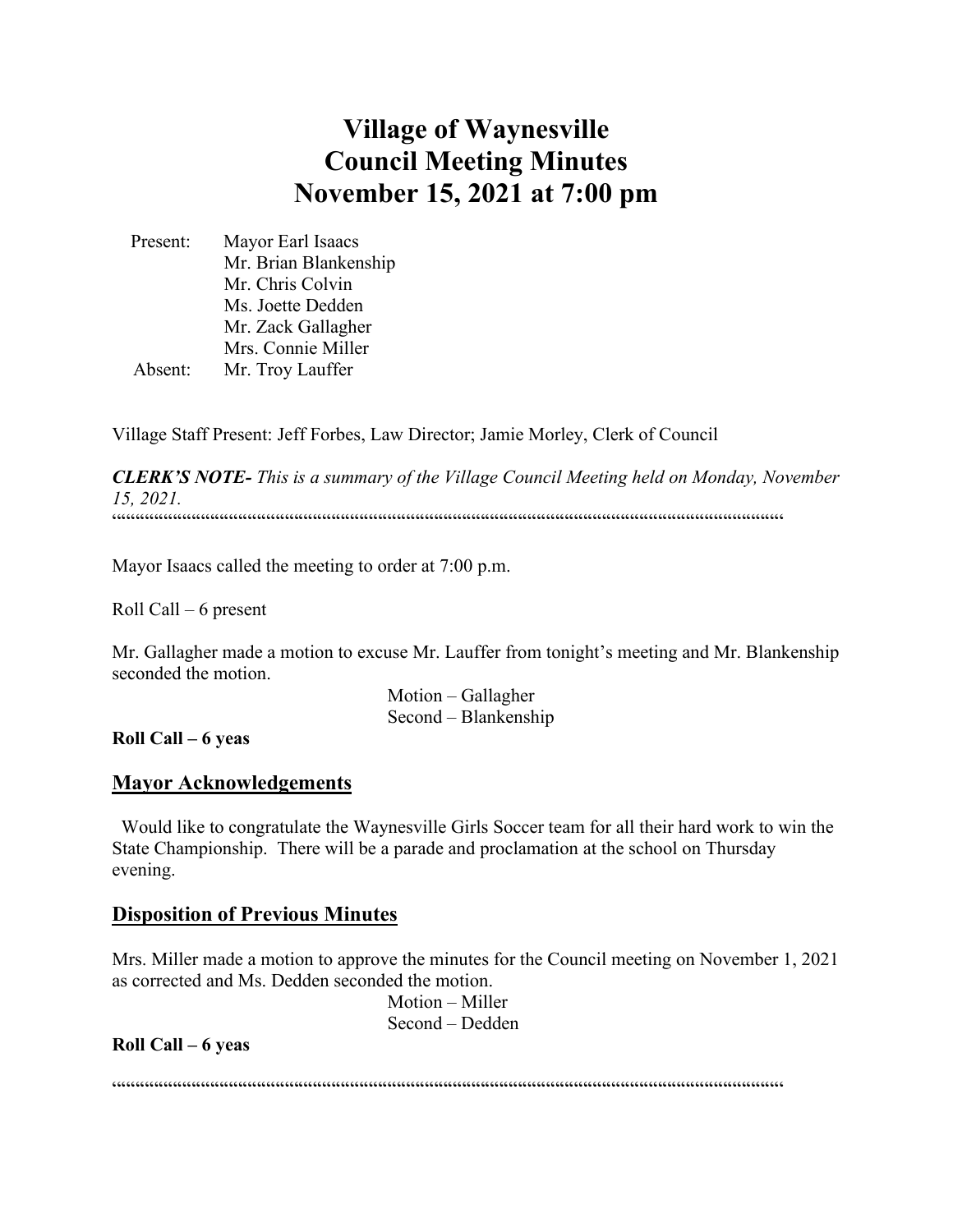# **Public Recognition/Visitor's Comments**

 Diane Colvin, 4337 Waynesville Road, introduced herself as Township Trustee elect and stated she was looking forward to working with the Village. Council congratulated and thanked Ms. Colvin.

 Mayor Isaacs congratulated Mr. Colvin, Ms. Dedden, Mr. Lauffer, and Mr. Blankenship on their reelection.

 $\verb|{}! \verb|{}! \verb|! |! \verb|! |! \verb|! |! \verb|! |! \verb|! |! \verb|! |! \verb|! |! \verb|! |! \verb|! |! \verb|! |! \verb|! |! \verb|! |! \verb|! |! \verb|! |! \verb|! |! \verb|! |! \verb|! |! \verb|! |! \verb|! |! \verb|! |! \verb|! |! \verb|! |! \verb|! |! \verb|! |! \verb|! |! \verb|! |! \verb|! |! \verb|! |! \verb|! |! \verb|! |! \verb|! |! \verb|! |! \verb|! |! \verb|! |! \verb|! |!$ 

# **Old Business**

None

""""""""""""""""""""""""""""""""""""""""""""""""""""""""""""""""""""""""

# **Reports**

# **Finance**

 The Finance Committee will meet this Thursday, November 18, 2021 at 5:00 p.m. in the small conference room at the Government Center. The public is welcome to join.

# **Public Works Report**

Public Works will meet on December 6 at 6:00 p.m. The public is encouraged to attend.

## **Special Committee Reports**

None

# **Village Manager Report**

Report was provided.

Mr. Gallagher commented that he was glad to see more inhouse repairs.

 Mr. Colvin also commented that he was very pleased to see the flooding issues being addressed at Pat's Gas.

 Ms. Dedden thanked the Street Department for keeping up with leaf pick up. Residents have been very pleased.

# **Police Report**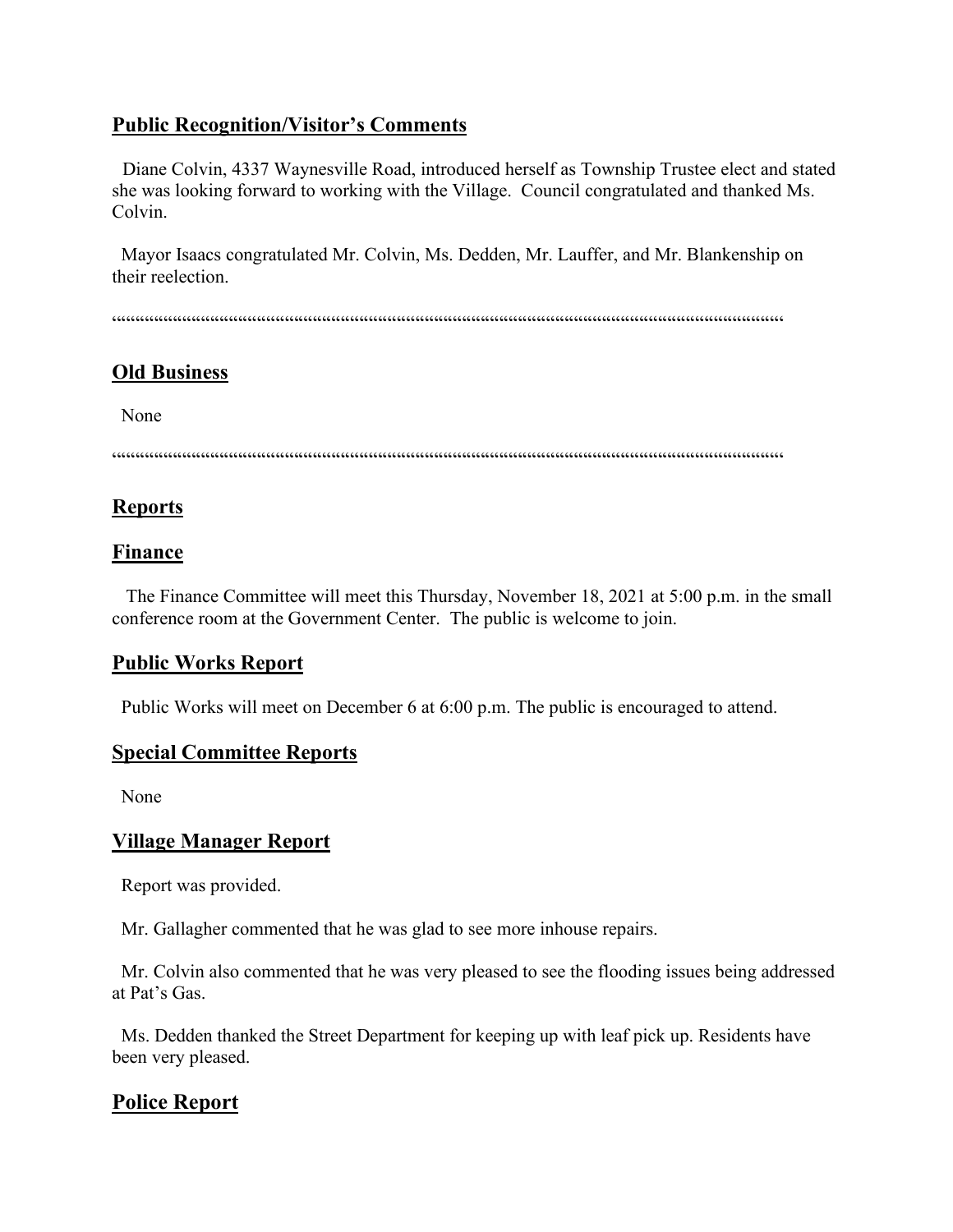Report was provided

### **Financial Director Report**

Should have an ordinance to adopt temporary appropriations at the next Council meeting.

# **Law Report**

None

# **New Business**

None

## **Legislation**

### **First Reading of Ordinances and Resolutions**

None

### **Second Reading of Ordinances and Resolutions**

#### **Ordinance No. 2021-044**

Ratifying and Accepting Plans for Dental, Vision, and Life Insurance for Village Employees and Dependents

Mrs. Miller made the motion to adopt Ordinance 2021-044 and was seconded Mr. Blankenship. Motion – Miller Second – Blankenship

#### **Roll Call – 6 yeas**

### **Ordinance No. 2021-045**

Establishing a Health Reimbursement Plan for Village Employees and Authorizing Related Payments

Mr. Blankenship made the motion to adopt Ordinance 2021-045 and was seconded Mr. Gallagher.

> Motion – Blankenship Second – Gallagher

### **Roll Call – 6 yeas**

### **Ordinance No. 2021-046**

Authorizing Compensation in Lieu of Healthcare Benefits for Village Employees for the 2022 Benefit Year

Mr. Colvin made the motion to adopt Ordinance 2021-046 and was seconded Mr. Gallagher.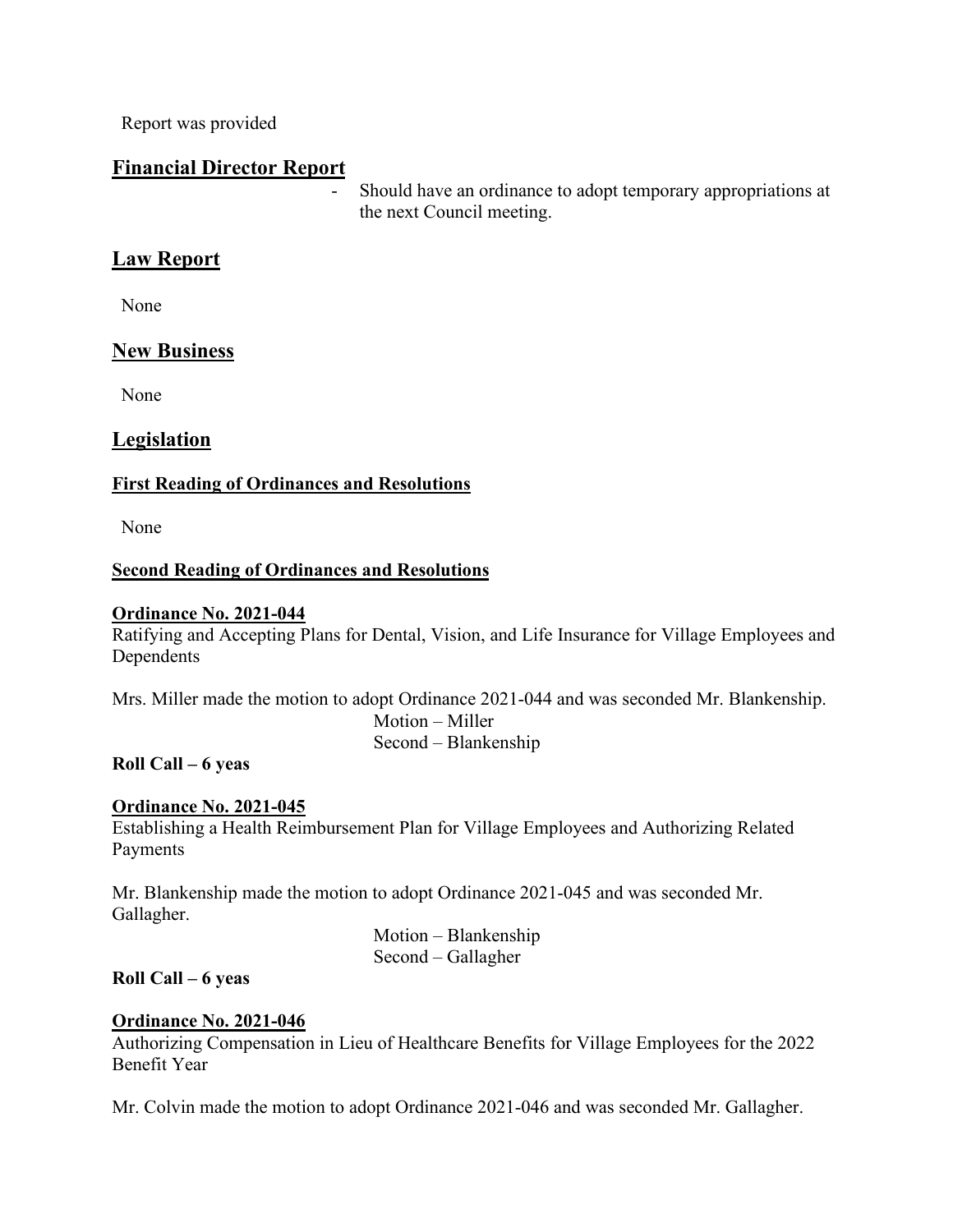#### Motion – Colvin Second – Gallagher

#### **Roll Call – 6 yeas**

#### **Ordinance No. 2021-047**

Adopting a Schedule for Water Rates for the Village of Waynesville Fee Schedule

Mrs. Miller made the motion to adopt Ordinance 2021-047 and was seconded Mr. Blankenship. Motion – Miller Second – Blankenship

#### **Roll Call – 6 yeas**

#### **Ordinance No. 2021-048**

Authorizing the Village Manager to Execute an Amendment to the Employment Agreement with Kitty Crockett

Mr. Colvin made the motion to adopt Ordinance 2021-048 and was seconded Ms. Dedden.

 Motion – Colvin Second – Dedden

Mr. Colvin stated that Ms. Crockett has done an outstanding job keeping the Village's finances in order and the Village is lucky to have her as an employee.

#### **Roll Call – 6 yeas**

#### **Ordinance No. 2021-049**

Authorizing the Mayor to Execute an Amendment to the Employment Agreement with Gary L. Copeland

Ms. Dedden made the motion to amend Ordinance 2021-049 to change the total in Section 2 to \$138,000.00 and was seconded Mr. Blankenship.

> Motion – Dedden Second – Blankenship

#### **Roll Call – 6 yeas**

Mr. Blankenship made the motion to adopt Ordinance 2021-049 and was seconded Mr. Gallagher.

> Motion – Blankenship Second – Gallagher

 Mr. Colvin stated that Council is very happy and pleased with the work Chief Copeland is doing. He holds both the position of Village Manager and Safety Director, and it is important to recognize his skillset as making a positive difference for the organization. It is essential for the Village to show appreciation and support for all the good work done by Village employees.

**Roll Call – 6 yeas**